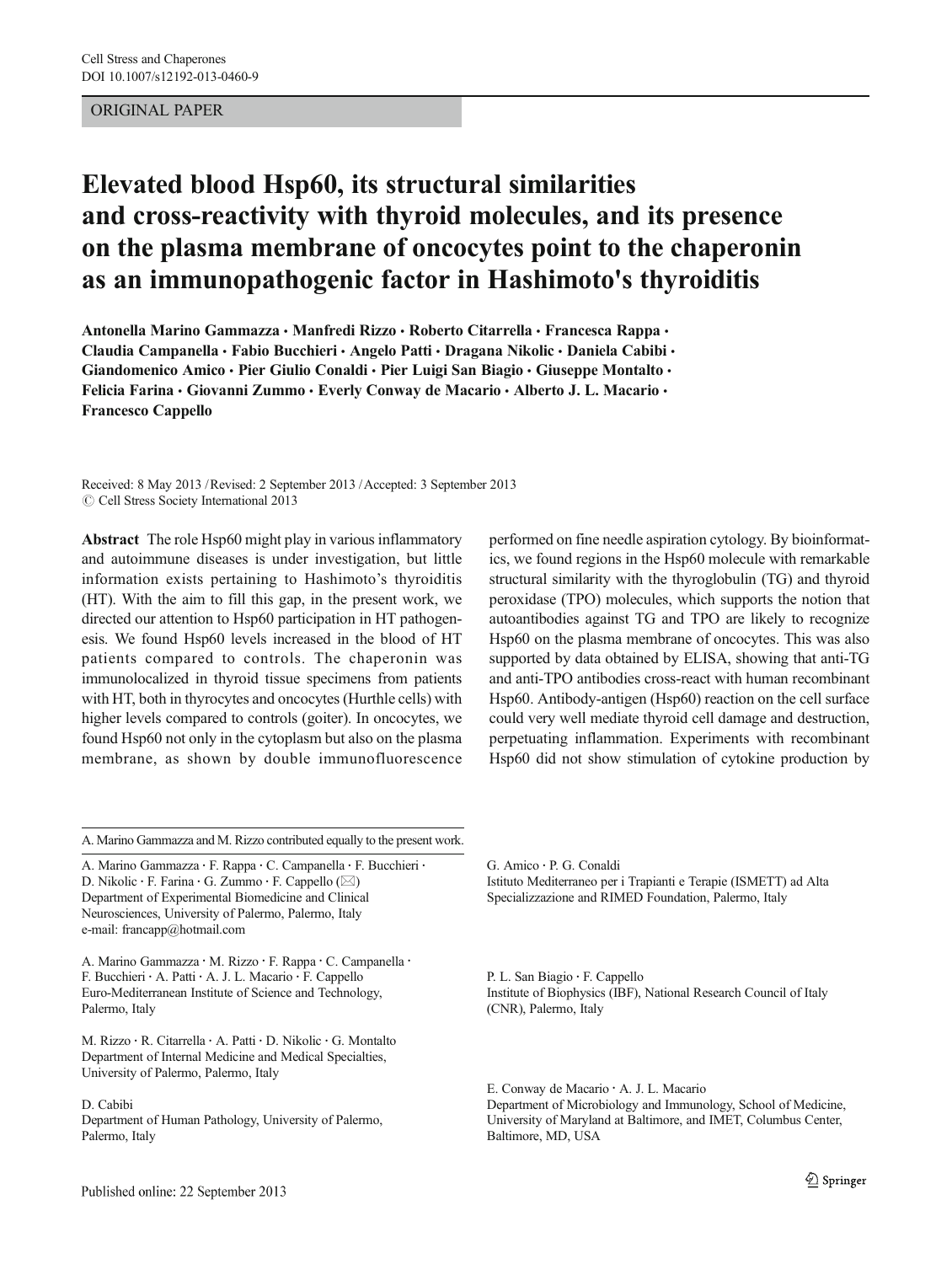peripheral blood mononuclear cells from HT patients. All together, these results led us to hypothesize that Hsp60 may be an active player in HT pathogenesis via an antibodymediated immune mechanism.

Keywords Hsp60 · Hashimoto's thyroiditis (HT) · Thyroglobulin (TG) . Thyroid peroxidase (TPO) . Autoantibodies . Oncocytes . Hurthle cells . Thyrocytes . Chaperonin . Autoimmunity

## Introduction

Hashimoto's thyroiditis (HT) is the commonest cause of primary hypothyroidism in humans (Vanderpump and Tunbridge [2002\)](#page-9-0). It is an autoimmune disease characterized by a prolonged autoimmune response against thyroid tissue that alters significantly the morphology of the gland (Ahmed et al. [2012](#page-8-0)). Classic histological features of HT include small, degenerated follicles, oncocytic (Hurthle cell) metaplasia, and lymphoid infiltrates arranged in follicles (Lorini et al. [2003;](#page-9-0) Ahmed et al. [2012\)](#page-8-0). Clinical features include increased levels of antibodies to thyroglobulin (TG) and thyroid peroxidase (TPO), two proteins localized within the thyroid gland cells (Lorini et al. [2003\)](#page-9-0). It has been postulated that, as a result of interaction of the antibodies with TG and TPO, inflammation develops in the thyroid gland, the gland is destroyed, and the patient ultimately is rendered hypothyroid (Ahmed et al. [2012\)](#page-8-0). However, since TG and TPO are localized inside the cells, other mechanisms must also be implicated in cell lysis and gland destruction. These latter mechanisms are still largely unknown.

Numerous molecular chaperones have been identified at sites of autoimmune diseases such as rheumatoid arthritis (Yokota et al. [2000](#page-10-0); Kotlarz et al. [2013\)](#page-9-0), systemic lupus erythematosus (Yokota et al. [2000](#page-10-0)), and other autoimmune conditions (Pockley et al. [2008](#page-9-0)). One of these chaperones, the chaperonin Hsp60, has been found elevated in autoimmune and chronic inflammatory diseases, such as rheumatoid arthritis (Yokota et al. [2000](#page-10-0)), Crohn's disease (Rodolico et al. [2010\)](#page-9-0), ulcerative colitis (UC) (Rodolico et al. [2010](#page-9-0); Tomasello et al. [2011a,](#page-9-0) [b](#page-9-0)), periodontitis (Rizzo et al. [2012\)](#page-9-0), and chronic obstructive pulmonary disease (COPD) (Cappello et al. [2011\)](#page-9-0). Furthermore, the data suggested that Hsp60 is likely involved in the maintenance of inflammation in UC and COPD by activation of, respectively, macrophages and neutrophils (Tomasello et al. [2011a,](#page-9-0) [b;](#page-9-0) Cappello et al. [2011](#page-9-0)). In contrast, very little is known about the involvement of Hsp60 in HT pathogenesis.

Hsp60 is classically described as an intramitochondrial protein involved in assisting the correct folding of other mitochondrial client proteins (Hartl [1991;](#page-9-0) Pace et al. [2013](#page-9-0)). However, during the pathogenetic steps of a number of conditions, Hsp60 accumulates in the cytosol (Cappello et al. [2008](#page-8-0)), reach the plasma membrane (Cechetto et al. [2000;](#page-9-0) Campanella et al. [2012](#page-8-0)), and is secreted via the lipid rafts–exosomal pathways (Gupta and Knowlton [2007;](#page-9-0) Merendino et al. [2010;](#page-9-0) Campanella et al. [2012\)](#page-8-0). When in the extracellular environment, Hsp60 may interact with receptors present on immune cells (Osterloh et al. [2007](#page-9-0); Zanin-Zhorov et al. [2006;](#page-10-0) Xie et al. [2010](#page-9-0)) and also reach the bloodstream acting—analogously to other molecular chaperones—as a "chaperokine" at distant sites (Asea [2003;](#page-8-0) Gazali [2012](#page-9-0)). Hsp60 may also elicit production of autoantibodies against itself and, thereby, induce an autoimmune response in several tissues in which Hsp60 occurs (Pockley et al. [1999](#page-9-0); Rea et al. [2001](#page-9-0); Cappello et al. [2009\)](#page-8-0). Therefore, in the last years, Hsp60 is gaining attention as a key player in a number of chronic inflammatory and autoimmune diseases.

In this work, we investigated the levels of Hsp60 in the blood of HT patients and determined the distribution of the chaperonin in the thyroid gland of subjects affected by HT. Finally, we evaluated its structural similarities with TG and TPO, which might lead to immune cross-reactivity and, thus, to thyroid lesions at the sites in which the chaperonin localization in plasma membrane occurs.

## Materials and methods

Patients' recruitment, clinical and laboratory analyses, and fine needle aspiration

Forty-five patients, 28 male and 17 female of ages between 19 and 44 years (mean, 33) at their first diagnosis of HT, were recruited at the Department of Internal Medicine and Medical Specialties of the University of Palermo, Italy. A blood sample was obtained from each subject for routine hematoclinical analyses, including determinations of free triiothyronine (FT3), free thyroxine (FT4), thyroid stimulating hormone (TSH), and anti-thyroid peroxidase (anti-TPO), and antithyroglobulin (anti-TG) antibodies. Both hormones and antibodies were measured using a chemiluminescence immunometric assay (Immulite 2000, Siemens Medical Solutions Diagnostics, Los Angeles, CA, USA), with the following reference ranges: FT3=1.8–4.2 pg/mL (conversion factor:  $pg/mL \times 1.536=pmol/L$ ); FT4=0.8-1.9 ng/dL (conversion factor:  $ng/dL \times 12.87 = pmol/L$ ; TSH=0.4–4  $\mu$ IU/mL (analytical sensitivity=0.004 μIU/mL); anti-TPO=0–35 IU/ mL; and anti-TG=0–40 IU/mL. Moreover, the thyroid gland of each subject was submitted to grayscale ultrasonography (GSUS) to determine its volume using an ultrasound mobile system Logiq P5 (General Electric Medical Systems, Milwaukee, WI, USA) equipped with a wide bandwidth (range, 7–12 MHz) transducer. GSUS was performed at 12 MHz. For each patient included in the study, we recorded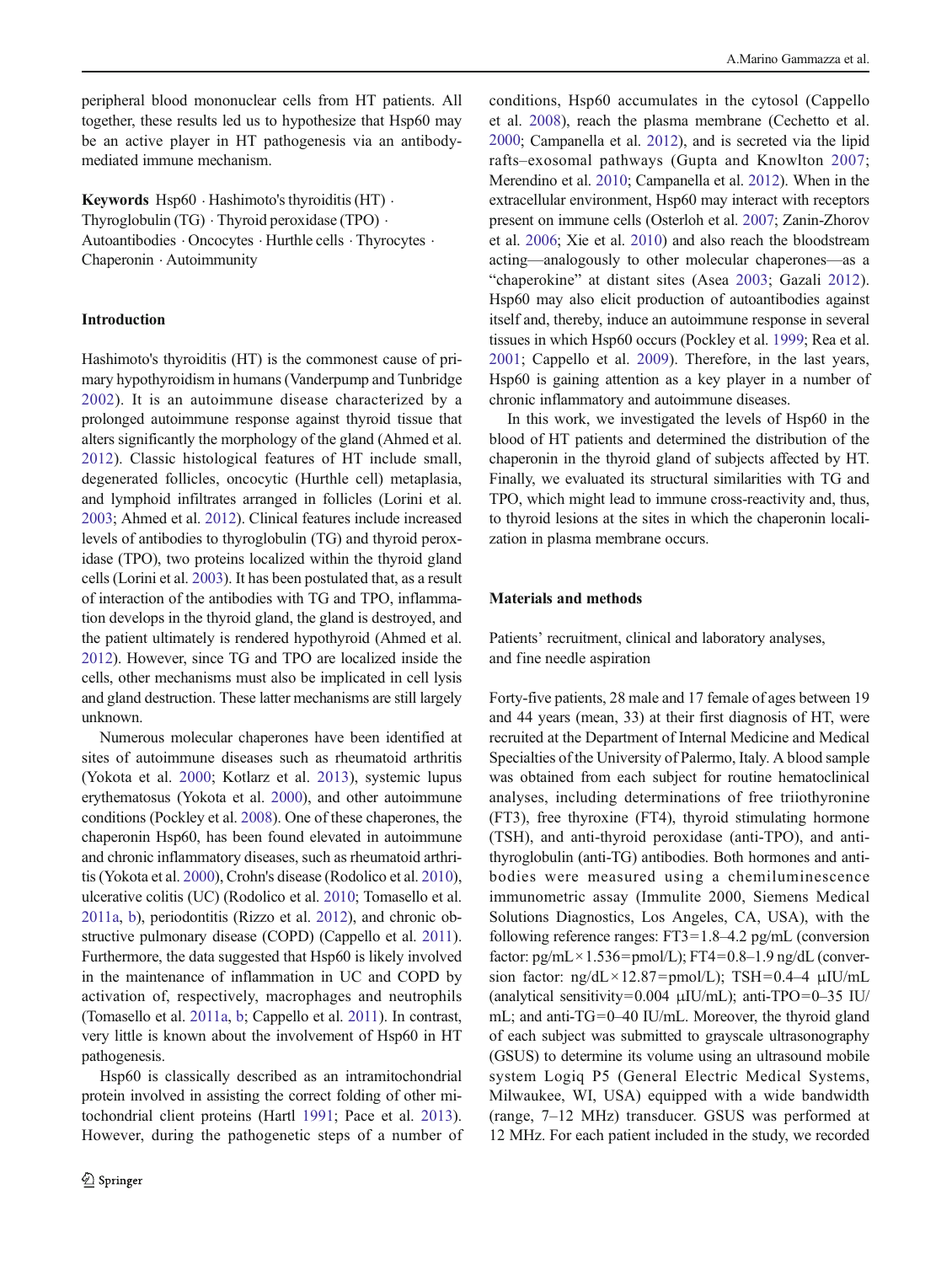thyroid volume by ultrasonography (expressed in milliliters) calculating the ellipsoid formula (longitudinal diameter× transverse diameter×antero-posterior diameter× $\pi/6$ ) applied to each lobe. In addition, ten subjects (five male and five female) selected randomly from the entire population studied (45 subjects) were submitted to fine needle aspiration (FNA) of thyroid for immunocytologic studies (see below). From the latter subjects, a supplementary blood sample was also collected for flow cytometry experiments (see below).

## Determination of circulating levels of Hsp60 by ELISA

ELISA was performed as previously described (Rizzo et al. [2012\)](#page-9-0) using a commercial Hsp60 (human) enzyme immunoassay (EIA) kit (ADI EKS 600 ELISA kit from Enzo Life Sciences, Inc., Farmingdale, NY, USA). We performed a quantitative comparison of Hsp60 levels in plasma of the patients with HT with those of 45 age-matched normal controls randomly selected from our files. A whole blood sample from each subject was collected in EDTA-treated tubes. After a centrifugation at  $2,000 \times g$  for 10 min, plasma was collected, aliquoted, and stored at −20 °C until use. The Hsp60 standard was diluted in sample diluent to generate a standard curve with six points, ranging from 3.125 to 100 ng/mL, and sample diluent alone was used as 0 (zero) standard. First, 100 μL of prepared standards and undiluted plasma was added in duplicate to wells of the immunoassay plate precoated with mouse monoclonal antibody specific for Hsp60 and incubated at 23 °C for 1 h. The primary and the secondary antibodies were diluted according to the manufacturer's instructions. Then, 100 μL of diluted anti-Hsp60 goat polyclonal antibody was added to each well and incubated at 23 °C for 1 h. After washing, 100 μL of diluted horse radish peroxidaseconjugate anti-goat IgG was added to the plate and incubated at 23 °C for 30 min followed by 100  $\mu$ L of 3,3',5,5'tetramethylbenzidine substrate for 15 min in the dark. Finally, 100 μL of Stop Solution was added, and absorbance was measured at 450 nm in a microplate photometric reader (DV990BV4, GDV, Milan, Italy). Sample concentration was calculated by interpolating the sample concentrations in the standard curve. The sensitivity of the human Hsp60, EIA kit was determined to be 3.125 ng/mL. Human Hsp60 EIA kit is specific for Hsp60 and the Hsp60 ELISA has been certified for the detection of human Hsp60.

## Collection of histological specimens

Surgical specimens from patients that underwent thyroid gland removal were retrospectively obtained from the Pathologic Anatomy Unit of the Section of Human Pathology of the University of Palermo, Italy. Ten cases of HT and 10 cases of goiter, as controls, were studied. All tissues were formalinfixed and paraffin embedded. Five-micrometer sections were

obtained from the blocks for the immunohistochemical and immunofluorescence studies.

Immunomorphological analyses: immunohistochemistry and immunofluorescence

Immunohistochemistry was performed as previously described (Tomasello et al. [2011a](#page-9-0), [b\)](#page-9-0) on 5-μm sections of HT and goiter tissues, using Histostain-Pluss IHC detection Kit (Histostain-plus Kit 3rd Gen IHC Detection Kit, Invitrogen Corporation, catalogue no. 85-9073, Camarillo, CA, USA), and a primary antibody against human Hsp60 (mouse anti-Hsp60 monoclonal antibody, Sigma, St. Louis, MO, catalogue no. H4149, dilution 1:400). Appropriate positive controls, and nonimmune serum for negative controls, were run concurrently. Nuclear counterstaining was done using hematoxylin (DAKO, Carpinteria, CA, USA). Three independent observers (FR, FC, and DC) examined the specimens in a blind, code-marked approach and performed a quantitative analysis to determine the percentage of cells positive for Hsp60 in thyrocytes and oncocytes. All the observations were made at a magnification of ×400, and the means of triplicate counts were used for statistical analyses.

Double immunofluorescence tests were performed to assess the colocalization of Hsp60 and TG in 5-μm sections of HT and goiter, as previously described (Serradifalco et al. [2011\)](#page-9-0). Briefly, after dewaxing in xylene, rehydration in ethanol, and washing in phosphate-buffered solution (PBS), sections were incubated with unmasking solution (tri-sodium citrate 10 mM, 0.05% Tween 20) for 10 min at 58 °C and treated with blocking solution (3 % albumin bovine serum in PBS) for 30 min at 23 °C. Then, the sections were incubated with the first primary antibody (rabbit polyclonal antihuman HSP60, Clone H300, Santa Cruz Biotechnology, Dallas, USA, catalogue no. sc-13966) diluted 1:100, overnight at 4 °C. The day after, some sections were incubated with the second primary antibody (Mouse Monoclonal anti-Thyroglobulin, Clone 2H11/6E1, Genemed Biotechnologies, South San Francisco, CA, USA, catalogue no. 61-0064-5) diluted 1:100, overnight at 4 °C. After washing twice in PBS all sections were incubated with fluorescent secondary antibodies such us rabbit IgG antibody conjugated with Texas Red (diluted 1:200; Gene Tex Inc, Irvine, USA) and mouse IgG antibody conjugated with fluorescein isothiocyanate (FITC; diluted 1:200; Sigma-Aldrich, Milan, Italy) respectively.

Double immunofluorescence tests were also performed to assess the colocalization of Hsp60 and integrin (a plasma membrane marker) in cytologic preparations obtained after FNA by thin prep, as described by Tulecke and Wang ([2004\)](#page-9-0). The specimens were incubated with unmasking solution (trisodium citrate 10 mM, 0.05% Tween 20) for 10 min at 23 °C, treated with blocking solution and incubated with the first primary antibody against Hsp60 diluted 1:100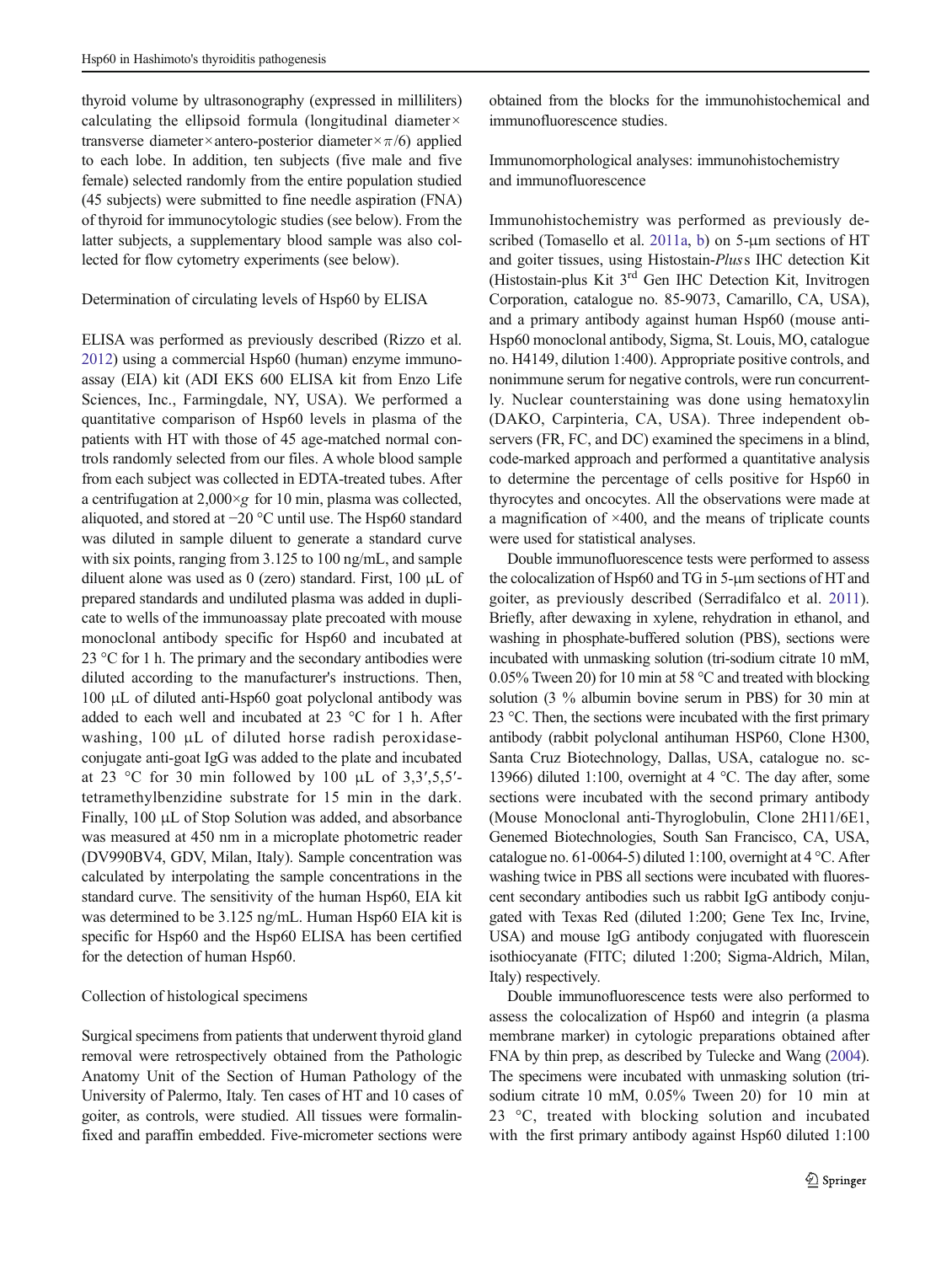<span id="page-3-0"></span>(rabbit polyclonal anti-Hsp60, Clone H300, Santa Cruz Biotechnology) overnight at 4 °C. Subsequently, the slides were incubated with the second primary antibody against integrin diluted 1:100 (goat polyclonal anti-integrin β3, clone C20, Santa Cruz Biotechnology, catalogue no. sc6626) overnight at 4 °C. After washing twice in PBS, all slides were incubated with fluorescent secondary antibodies (rabbit IgG antibody conjugated with Texas Red, Gene Tex Inc, dilution 1:200; FITC-conjugated donkey antigoat secondary antibody, Gene Tex Inc., dilution 1:200) for 1 h each at 23 °C. The nuclei were counterstained with Hoechst (Sigma-Aldrich, Inc, Milan, Italy) for 15 min at 23 °C. Finally, all slides were mounted with cover slips using a drop of PBS, and readings and imaging were immediately performed with a Leica DM5000 upright fluorescence microscope (Leica Microsystems, Heidelberg, Germany).

Isolation and stimulation of peripheral blood mononuclear cells

Peripheral blood mononuclear cells (PBMC) were isolated from fresh heparinized blood from healthy and HT subjects (the same group studied with FNA, see above) by density gradient centrifugation with Fycoll-Hypaque (Pancoll, Pan Biotech). After washing, the cells were resuspended in RPMI 1640 medium with 10 % heat-inactivated fetal calf serum and supplemented with 2 mM glutamine, 50 U/ml penicillin, and 50 mg/streptomycin. Cell culture reagents were purchased from GIBCO BRL LIFE Technologies (Invitrogen, Italy). Finally, PMBCs  $(2 \times 10^5 \text{ cells})$  were cultured in six-well tissue-culture plates at 37 °C in a humidified,  $5\%$  CO<sub>2</sub>, incubator and stimulated with three different doses (1, 5, and 10 μg/ml) of recombinant human Hsp60 (rhHsp60) (Vinci Biochem, Milan, Italy) for various times (8, 24, and 48 h). To verify endotoxin contamination of the commercial rhHsp60, we also determined the amount of endotoxin by the quantitative chromogenic Limulus amebocyte lysate assay (QCL-1000; BioWhittaker, Walkersville, MD, USA) according to the manufacturer's instructions, as described (Bethke et al. [2002\)](#page-8-0). The endotoxin concentration was calculated as EU per milliliter. The endotoxin concentration was  $<$ 0.5 EU/μg.

## Detection of cytokines in conditioned medium

After incubation, the supernatants were collected from each plate to measure inflammatory cytokine production after rhHsp60 stimulation. We used the inflammatory human cytokine cytometric bead array (BD™ CBA Human Th1/Th2 Cytokine Kit II, BD Biosciences) to measure interleukin (IL)-2, IL-4, IL-6, IL-10, tumor necrosis factor (TNF), and interferon gamma (IFN-γ) following the manufacturer's directions (Collins et al. [1998](#page-9-0)). The fluorescence was measured on a FACSCalibur (BD Biosciences) analyzed with FCAP Array software (BD Biosciences).

Bioinformatics evaluation of regional similarity between Hsp60 and, respectively, TG and TPO

The amino-acid sequences of Hsp60, TG, and TPO were obtained from the PubMed website ([http://www.ncbi.nlm.](http://www.ncbi.nlm.nih.gov/genbank/) [nih.gov/genbank/\)](http://www.ncbi.nlm.nih.gov/genbank/) using, respectively, the following access numbers: Hsp60, Homo sapiens GenBank, accession number NM 002156; thyroglobulin, Homo sapiens GenBank, accession number CAA29104; and thyroid peroxidase, Homo sapiens GenBank, accession number AAA61217.



Fig. 1 Plots of the correlation analyses between the plasma levels of Hsp60 and those of the anti-TPO and anti-TG antibodies, and thyroid volume. The Hsp60 plasma levels positively correlated with those of anti-TPO antibodies (a  $r=0.484$ ,  $p=0.0008$  and anti-TG antibodies (b  $r=$ 0.379,  $p = 0.0103$ ) with thyroid volume (c  $r = 0.357$ ,  $p = 0.0328$ )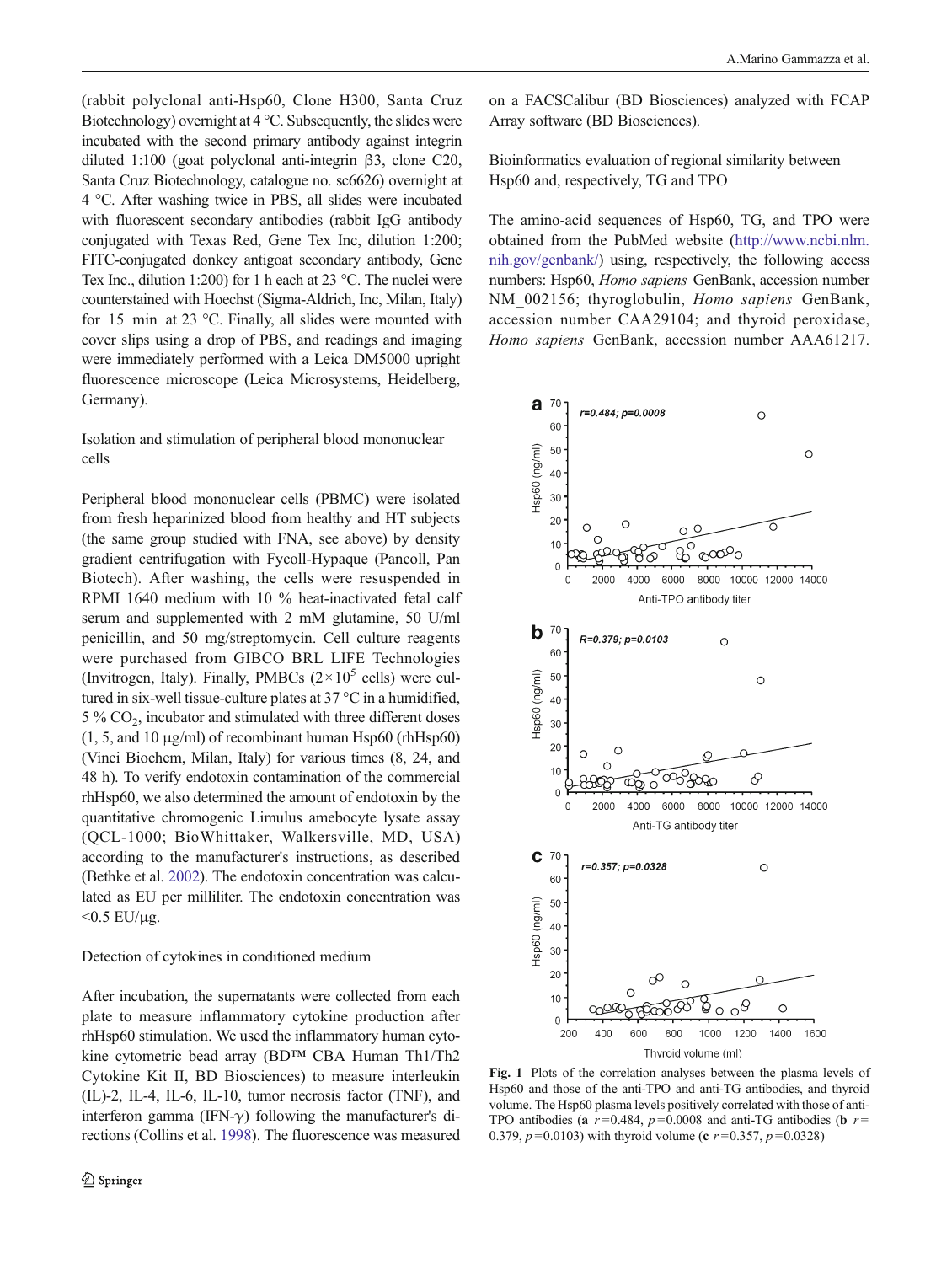<span id="page-4-0"></span>Sequence comparisons were performed, as described (Marino Gammazza et al. [2012](#page-9-0)), using the open access SIM software [\(http://expasy.org/tools/sim-prot.html](http://expasy.org/tools/sim-prot.html)). The three-dimensional model of the Hsp60 monomer was obtained using the 3D-JIGSAW software ([http://bmm.cancerresearchuk.org\)](http://bmm.cancerresearchuk.org) and visualized by PyMol (<http://www.pymol.org>). All software used are open access.

# Determination of Hsp60 cross-reactivity with TG and TPO by ELISA

Microplates were coated with 1, 5, or 10  $\mu$ g/mL (50  $\mu$ L/well) of rhHsp60 (Vinci Biochem, Italy) by overnight incubation at 4 °C. The wells were rinsed with 100 μL of PBS three times and blocked with 200 μL/well of blocking buffer (3 % BSA in PBS) for 1 h at 23 °C. After blocking, the wells were filled with primary antibodies diluted 1:1,000 in PBS for 1 h at 23 °C. We used the primary antibodies we had chosen because they recognize the epitopes of the proteins that bioinformatics analyses showed to have high similarity with Hsp60, as follows: (1) mouse monoclonal antihuman TG (Santa Cruz Biotechnology, Dallas, USA, catalogue no. sc7836) and (2) mouse monoclonal antihuman TPO, (Abcam, Cambridge, UK, catalogue no. ab76935). Morevoer, we used a mouse monoclonal antihuman Hsp60 antibody (Sigma, St. Louis, MO, catalogue no. H4149) as positive control and a

Fig. 2 Immunohistochemical demonstration of Hsp60 in thyroid tissues. Hsp60 was abundantly present only in thyroid specimens from HT (a) while in goiter it was scarce or absent (b). Positivity for Hsp60 was localized both to small and degenerated follicles (c) and to oncocytic islets (d). Bars: 100 μm

goat polyclonal anti-integrin αM antibody (Santa Cruz Biotechnology, Dallas, TX, USA, catalogue no. sc6614) as negative control. Wells without primary antibodies were also prepared and incubated with PBS. After incubation, all the wells were washed extensively with PBS, and the secondary antibodies were added at 1:3000 dilution for 1 h at 23 °C, as follows: antimouse horseradish peroxidase-linked whole antibody (GE Healthcare, Little Chalfont, UK) and antigoat horseradish peroxidase-linked whole antibody (Sigma-Aldrich Italy, Milan, Italy). After washing, 100 μL of o-phenylenediamine dihydrochloride (DAKO) was added to each well and incubated for 30 min at 23 °C in the dark. The reaction was terminated with the addition of 100 μL of 0.5 mol/L sulfuric acid, and absorbance values were read at 492 nm, using an ELISA plate reader (DV990BV4, GDV, Milan, Italy).

## Statistical analyses

Statistical analyses were performed using Statview® 5.0 (SAS Institute Inc., Cary, NC, USA). Correlation analyses were performed using the Spearman rank correlation method. Multivariate analysis was performed in order to assess potential independent associations between anti-TPO and anti-TG antibody levels, as well as the thyroid volume and the thyroid hormonal pattern (levels of FT3, FT4, and TSH).

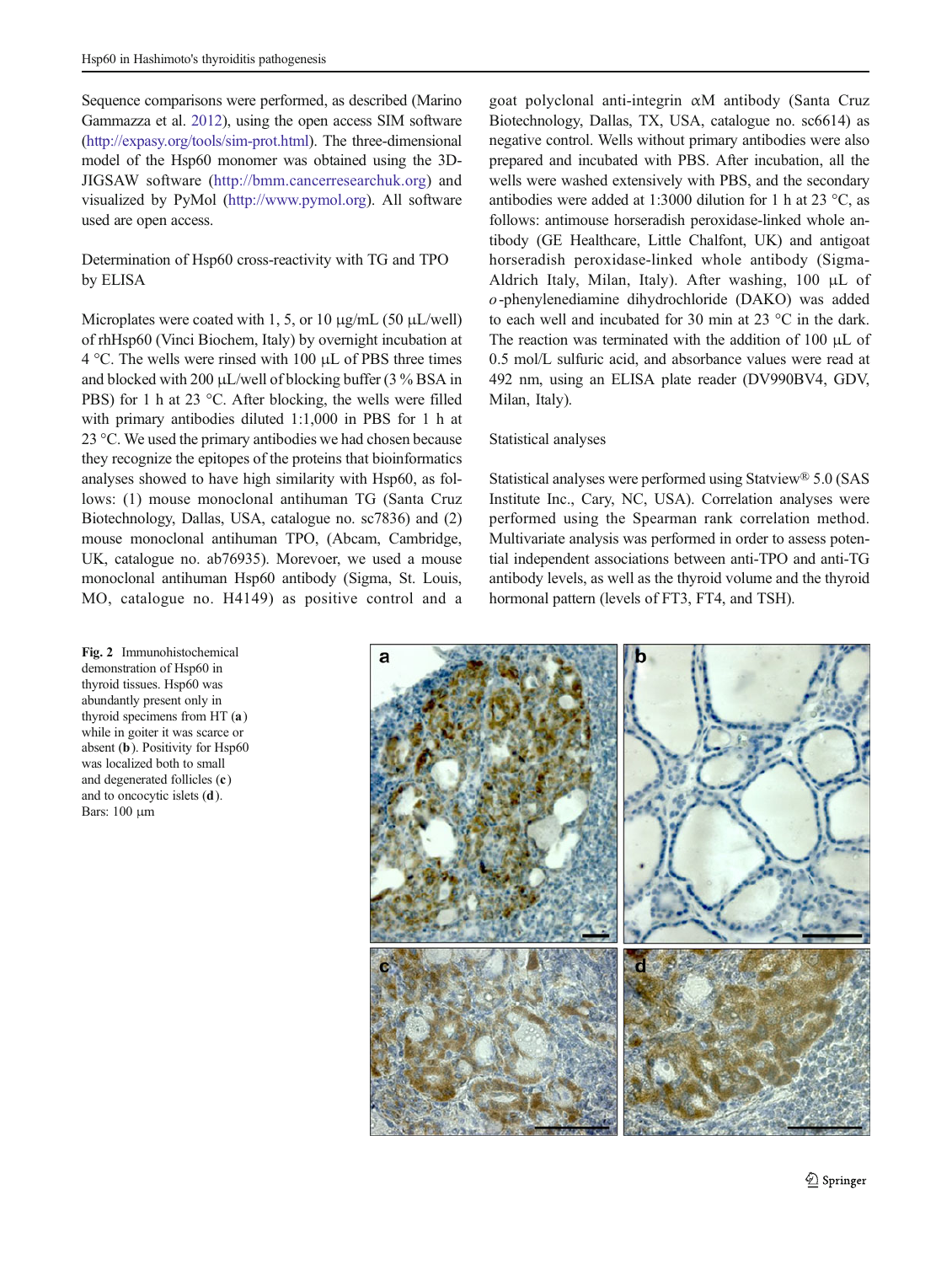## <span id="page-5-0"></span>Results

Hsp60 levels and correlation with anatomoclinical parameters in subjects with HT

Hsp60 levels in plasma of HT subjects were undetectable in two of 45 subjects and ranged between 3.125 and 64.218 ng/mL (mean, 16.788; SD, 11.082) in the others, including two very high values; by contrast, in normal subjects, Hsp60 was undetectable in 12 of 45 subjects and ranged between 3.125 and 24.397 ng/mL (mean, 7.586; SD, 4.043) in the others. The difference between Hsp60 levels in HT versus normal subjects was significant  $(p<0.02)$ .

As shown in Fig. [1](#page-3-0), Hsp60 plasma levels positively correlated with the levels of antibodies anti-TPO  $(r=0.484, p=$ 0.0008; Fig. [1a\)](#page-3-0) and anti-TG  $(r=0.379, p=0.0103;$  Fig. [1b\)](#page-3-0), and with the thyroid volume ( $r = 0.357$ ,  $p = 0.0328$ ; Fig. [1c\)](#page-3-0). These associations were independent of the thyroid hormonal pattern, as demonstrated by multivariate analysis (data not shown). We adjusted the association between plasma Hsp60 levels and anti-TPO and anti-TG antibody levels and the

thyroid volume for FT3, FT4, and TSH, and we found that the Hsp60 plasma levels remained significantly associated with anti-TPO  $(p=0.0006)$  and anti-TG  $(p=0.0084)$  antibody levels and with thyroid volume  $(p=0.0323)$ .

Immunohistochemistry for Hsp60 in HT compared with goiter specimens

Immunohistochemistry showed that Hsp60 was abundantly present in specimens from HT but not in those from goiter (Fig. [2](#page-4-0)). Positivity for Hsp60 was localized in thyrocytes of small and degenerated follicles (Fig. [2a, c\)](#page-4-0) and in oncocytic metaplasia areas (Fig. [2b](#page-4-0)). By contrast, thyrocytes from goiter were negative, or scarcely positive, for Hsp60 (Fig. [2b\)](#page-4-0).

Double immunofluorescence for Hsp60 and TG in HT compared with goiter specimens

Double immunofluorescence experiments performed on tissue sections revealed that in HT a number of cells showed double positivity for Hsp60 and TG, while others showed only

### Fig. 3 Double

immunofluorescence for Hsp60, thyroglobulin, and integrin in thyroid tissues and cells. A number of cells in HT specimens (a) showed single staining for Hsp60 (green) or thyroglobulin (red), while others presented a double positivity (orange). Some of the latter are indicated by arrows. In contrast, goiter tissue cells (b) were positive only for thyroglobulin (red). Double immunofluorescence for integrin (green) and Hsp60 (red) in cytological smears obtained by fine needle aspiration from HT thyroids showed Hsp60 positivity in both cytosol and plasma membrane (arrows) in oncocytes (c), but not in thyrocytes (d); in the latter, Hsp60 occurred only inside cells. Bars: 100 μm  $(a, b)$  and 10  $\mu$ m  $(c, d)$ 

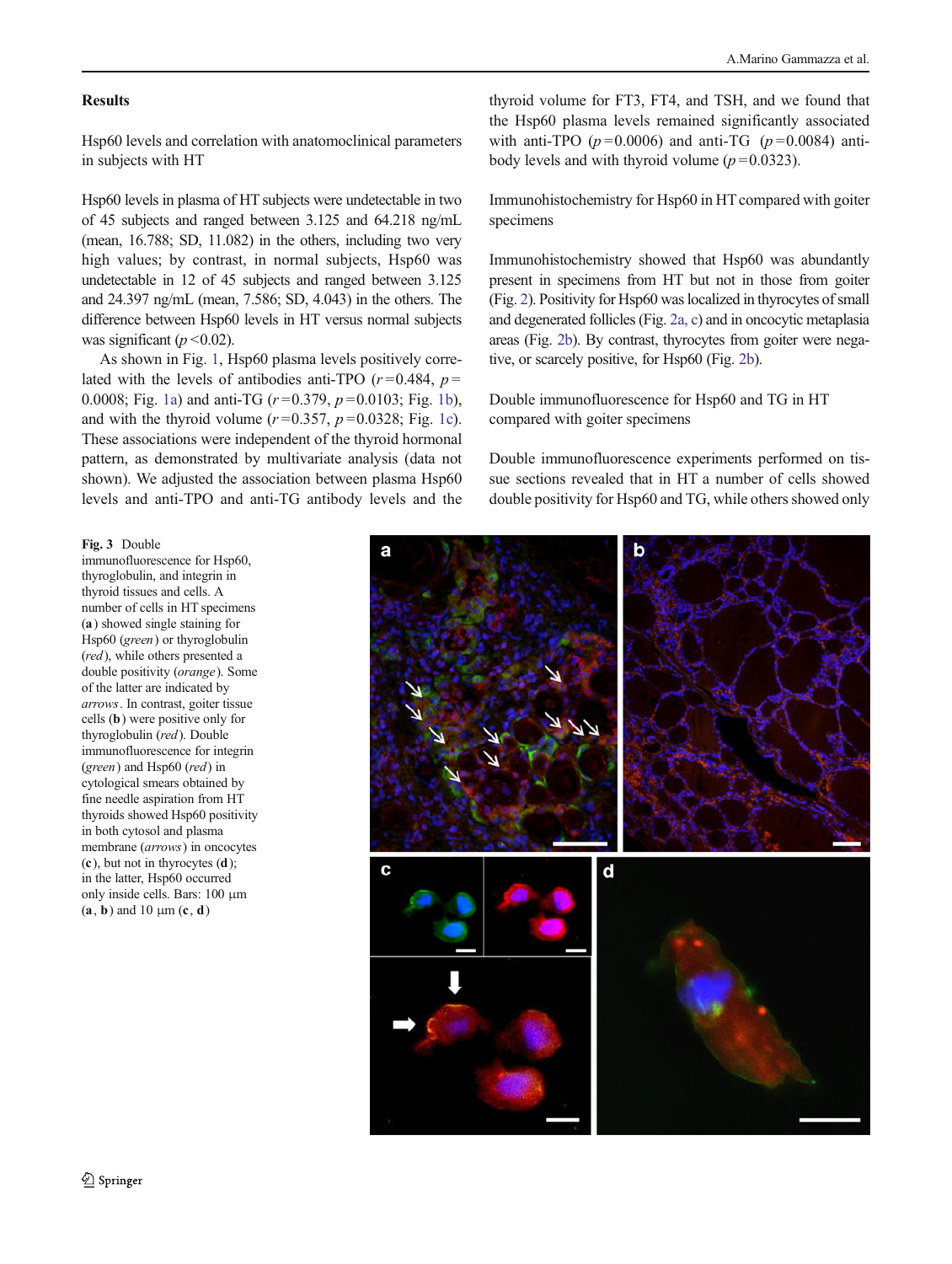<span id="page-6-0"></span>a single staining (Fig. [3a\)](#page-5-0). Double staining positivity indicated that Hsp60 was present in thyrocytes (also positive for TG), although not all thyrocytes were also positive for Hsp60. Single staining positivity for Hsp60 indicated that this molecule was present also in other cells, most of which had the characteristic features of oncocytes. Hence, these experiments suggest that not only thyrocytes but also oncocytes are positive for Hsp60 in HT specimens. In goiter tissues, cells were positive only for TG. (Fig. [3b](#page-5-0)).

Double immunofluorescence for Hsp60 and integrin in HT cytologic smears

Double immunofluorescence experiments for integrin and Hsp60 in cells carried out in cytologic smears (ThinPreps) obtained by FNA from thyroids of patients with HT showed Hsp60 positivity both in cytosol and in plasma membrane in large size, round cells with large nucleus, all characteristic of oncocytes (Fig. [3c;](#page-5-0) arrows), but not in cells with a follicular morphology, i.e., with features of thyrocytes (Fig. [3d](#page-5-0)).

Tests for establishing if Hsp60 would stimulate PBMC from HT patients to produce cytokines

Since we found that Hsp60 levels in HT tend to be higher than in normal subjects and considering that the chaperonin is believed to stimulate cytokine release, we decided to compare

levels of cytokines (IL-2, IL-4, IL-6, IL-10, TNF, and IFN- $\nu$ ) secreted by PBMC obtained from either HT patients or healthy controls. The results would provide insights into whether or not Hsp60 has a proinflammatory role, i.e., acting as chaperokine, in HT. PBMC were either treated with hrHsp60 or left untreated. Cytokine levels did not vary significantly in any of the observed conditions (data not shown). In summary, these data suggest that Hsp60 did not stimulate cytokine production in PBMC from HT patients or normal subjects.

Bioinformatics: primary structure comparison between Hsp60 and TG or TPO

Since it is known that Hsp60 has a high degree of sequence similarity with other human proteins (Jones et al. [1993;](#page-9-0) Marino Gammazza et al. [2012\)](#page-9-0), we performed bioinformatics comparative analyses of amino-acid sequences between Hsp60 and, either, TG or TPO. These analyses showed a high similarity between Hsp60 and both these thyroid-specific molecules (Table 1). The alignment of the amino-acid sequences of Hsp60 and TPO revealed seven epitopes with a percentage of identity between 50 and 66.7. Likewise, the alignment of the amino-acid sequences of Hsp60 and TPO showed five homologous epitopes with identity percentage between 58.3 and 80. These epitopes were distributed all along the amino-acid sequence (Fig. [4](#page-7-0)).

| Proteins compared            | Amino-acid region          | Sequence <sup>a</sup>                    | Percentage of identities |
|------------------------------|----------------------------|------------------------------------------|--------------------------|
| Hsp60 vs. thyroglobulin      | 357-365<br>$171 - 179$     | LLKGKGDKA<br><b>LLHGVGDKS</b>            | 66.7                     |
|                              | 244-253<br>1982-1991       | VLLSEKKISS<br><b>VPMSEKSISN</b>          | 60                       |
|                              | 531-539<br>1014-1022       | <b>DAAGVASLL</b><br>DSAGASALL            | 55.6                     |
|                              | 239-247<br>214-222         | <b>FQDAYVLLS</b><br><b>FPDAFVTFS</b>     | 55.6                     |
|                              | $304 - 314$<br>2008-2018   | <b>GFGDNRKNQLK</b><br><b>GFGFLNVSQLK</b> | 54.5                     |
|                              | 408-415<br>2049-2056       | <b>GTSDVEVN</b><br><b>GSPDIEVH</b>       | 50                       |
|                              | $32 - 341$<br>2373-2382    | FGADARALML<br>FGGDPRRVSL                 | 50                       |
| Hsp60 vs. thyroid peroxidase | $322 - 326$<br>$302 - 307$ | <b>GAVFG</b><br><b>GALFG</b>             | 80                       |
|                              | 439-447<br>715-723         | GGGCALLRC<br><b>GGGTPELRC</b>            | 66.7                     |
|                              | 508-517<br>$751 - 760$     | <b>GDFVNMVEKG</b><br><b>GDFVHCEESG</b>   | 60                       |
|                              | 388-399<br>558-569         | EKLNERLAKLSD<br><b>EELTERLFVLSN</b>      | 58.3                     |
|                              | 481-487<br>917-923         | <b>KNAGVEG</b><br><b>ESAGMEG</b>         | 57.1                     |
|                              |                            |                                          |                          |

Table 1 Regions of similar between Hsp60 and either globulin or thyroid peroxic amino-acid sequences (all h revealed by the SIM aligni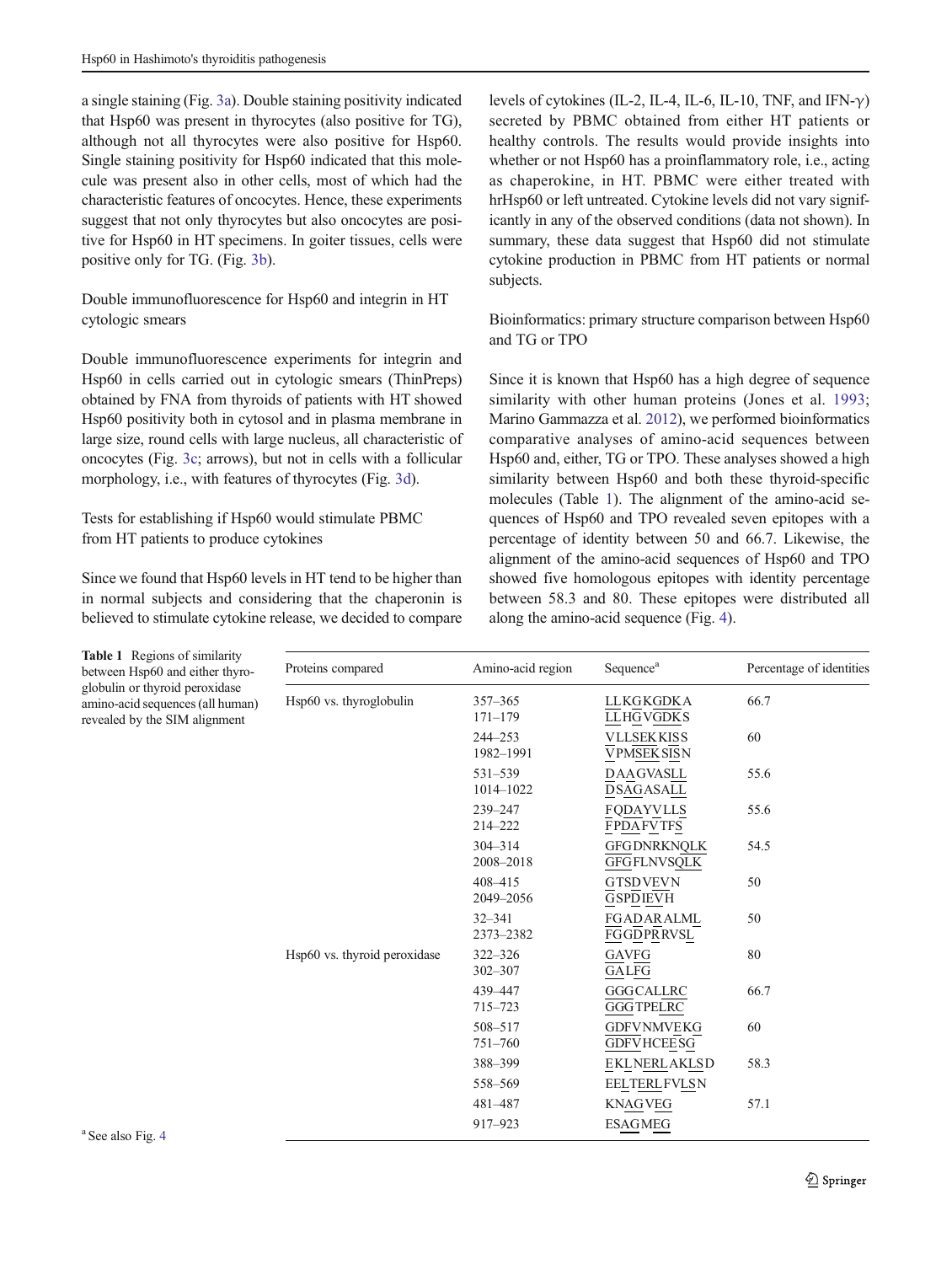<span id="page-7-0"></span>

Fig. 4 Three-dimensional model of the human Hsp60 showing the aminoacid sequences (potential crossreactive immunogenic/antigenic epitopes; various colors) it shares with thyroid specific molecules. a Shared sequences between Hsp60 and thyroglobulin (TG); the arrow indicates the epitope with the highest similarity (66,7 % identities). b Shared sequences between Hsp60 and thyroid peroxidase (TPO); the epitopes with the highest (80 % identities) and second highest (66.7 % identities) similarities are indicated by an arrow and an arrowhead, respectively. See also Table [1](#page-6-0)

## Determination of cross-reactivity between Hsp60 andTG or TPO by ELISA tests

The bioinformatics results described in the preceding section predicted cross-reactivity of Hsp60 with TG and with TPO. This hypothesis was further tested by determining if anti-TG A.Marino Gammazza et al.

and anti-TPO antibodies crossreact with Hsp60, using ELISA. The results confirmed the prediction (Fig. 5).

## Discussion

Molecular chaperones are a class of proteins with various fundamental roles in cell and tissue physiology and in response to a variety of stressors (Henderson and Pockley [2010;](#page-9-0) Macario et al. [2013\)](#page-9-0). Many "chaperones" are also "heat shock proteins" (Hsps), although not all Hsps are chaperones. Since they are important in many physiologic processes, a number of diseases in which chaperone functions are impaired, the chaperonopathies, have been described (Macario et al. [2013\)](#page-9-0). From a pathogenetic point of view, chaperonopathies have been classified in three groups: by defect, for instance due to chaperone gene mutation, e.g., the hereditary spastic paraplegia 13 (Hansen et al. [2002](#page-9-0)); by excess, due to chaperone gene overexpression, i.e., COPD (Cappello et al. [2011](#page-9-0)); and by mistake, in which chaperones are apparently normal but are working to the advantage of the disease rather that than to the host organism, e.g., some forms of tumors (Rappa et al. [2012\)](#page-9-0). Among chaperonopathies by mistake may be included some forms of autoimmune diseases in which a supposedly normal chaperone acts as an autoantigen (Macario et al. [2013](#page-9-0)).

In this study, we found that Hsp60 levels are increased in over one third of HT patients compared to controls in plasma and in all patients studied in thyroid tissue. Moreover, Hsp60 localized to thyroid tissues, both in thyrocytes and oncocytes. In the latter cells, Hsp60 was present not only in the cytoplasm but also in the plasma membrane. Since we found regions of remarkable structural similarity between Hsp60, TG, and TPO, we postulated that autoantibodies against TG and TPO are likely to recognize Hsp60 on the plasma membrane of oncocytes and, thereby, mediate their destruction, perpetuating inflammation. Data from the literature indicate that even a very small sequence segment (e.g., two or three amino acids) (Jorgensen et al. [1992;](#page-9-0) Singh et al. [2013](#page-9-0)), and epitopes with <50 % similarity (Frankild et al. [2008\)](#page-9-0), can induce crossreactivity by, both, humoral and innate immune system

Fig. 5 Hsp60 cross-reactivity with TG and TPO. ELISA tests with various concentrations  $(1, 5, 1)$ and 10 μg/ml) of rhHsp60 and antibodies anti-TG, anti-TPO, anti-Hsp60 (positive control), and anti-integrin αM (negative control) show that both anti-TG and anti-TPO antibodies are able to recognise rhHsp60

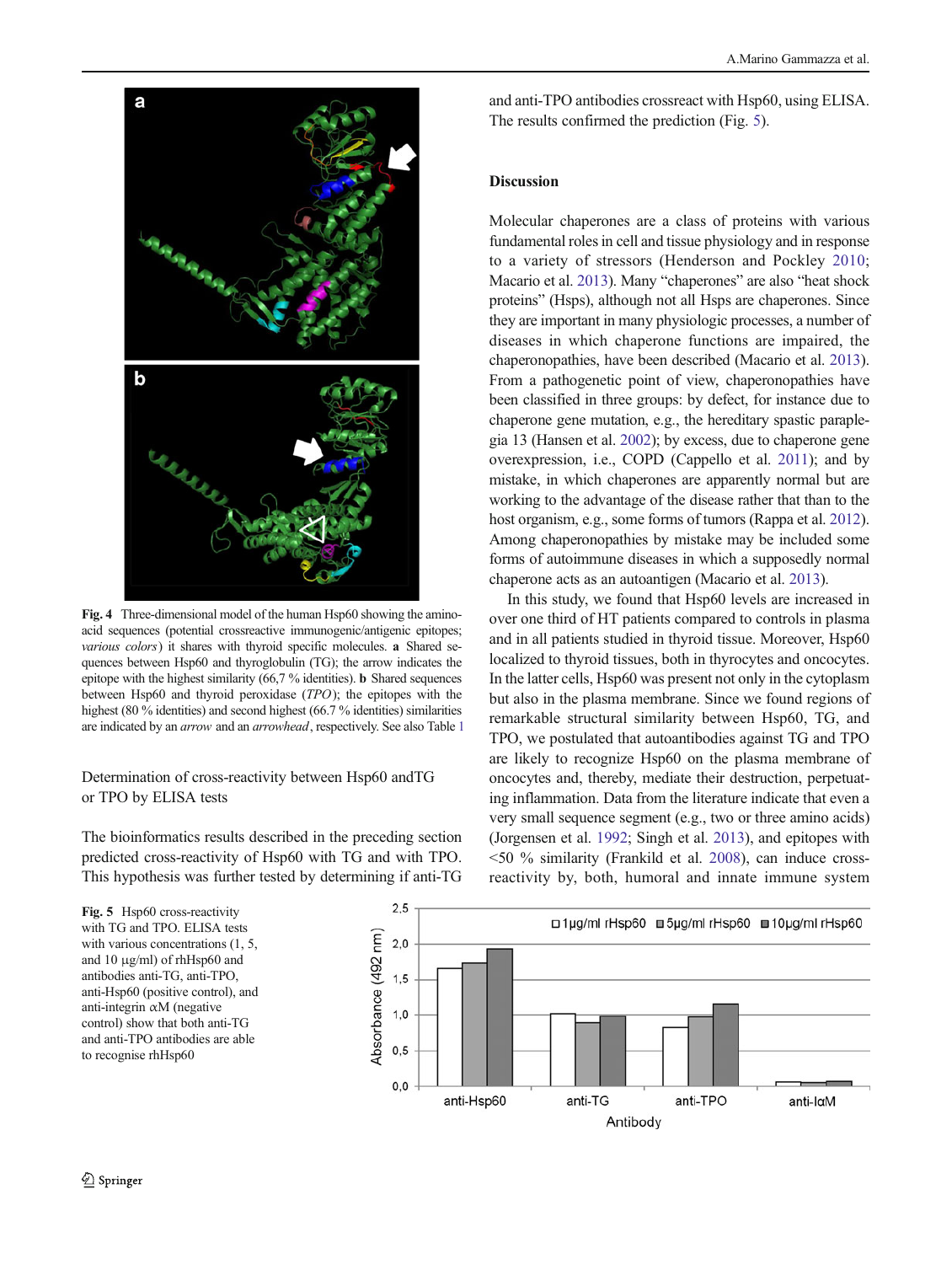<span id="page-8-0"></span>activation. It is therefore likely that, as postulated above, plasma membrane Hsp60 may be an antigen for autoantibodies that might be able to recognize also TG and/or TPO considering the high percentage of similarity of their shared epitopes. We confirmed the immunological cross-reactivity of anti-TG and anti-TPO antibodies with human Hsp60 by ELISA tests. All these observations indicate that Hsp60 could have an important role in maintaining autoimmunity in HT subjects, thus contributing to disease progression.

Hsp60 could also have a role in thyroid pathology by inducing the production of inflammatory cytokines in inflammatory cells infiltrating the thyroid. Although our data do not support this mechanism, it cannot be excluded. Our results with PBMC stimulated with preparations of rhHsp60 did not show cytokine production regardless of the origin of the PBMC, healthy individuals or HT patients. Nevertheless, it cannot be ruled out that autologous Hsp60, or even other Hsp60 preparations, recombinant or otherwise, different from the one we used, would have had a different effect. This road remains open for investigation.

We found only a few reports on the involvement of chaperones/Hsps in HT pathogenesis. Bougacha-Elleuch et al. (2004) examined single and haplotypic genetic variations of a number of genes, including Hsp70, but they did not find any such variations. Heufelder et al. [\(1992\)](#page-9-0) demonstrated the expression of Hsp72 in the thyroid gland from patients with HT. Misaki et al. [\(1994\)](#page-9-0) suggested that aberrantly expressed Hsp72 may activate part of the thyroid-infiltrating lymphocytes and thereby aggravate autoimmune processes.

A similarity between human Hsp60 and 19 known autoantigens, including TG, has been described in the past (Jones et al. [1993\)](#page-9-0). Hence, Hsp60 has been postulated to be involved in a number of autoimmune diseases, including HT. However, to the best of our knowledge, only one paper dealt with the role of Hsp60 in HT pathogenesis: Kotani et al. [\(1996\)](#page-9-0) showed increased Hsp60 levels in HT follicular cells compared to controls. Interestingly, no increment was found of anti-Hsp60 antibodies in HT patients, compared to normal subjects. These were the data available in the literature, but they alone seemed us insufficient to postulate a role of Hsp60 in HT pathogenesis. Indeed, Hsp60 may increase in HT tissue as a physiologic response to a number of pericellular stressors, as those present during an inflammation.

Also noteworthy are the facts that one region of sequence similarity between TG and Hsp60 was identified many years ago (Jones et al. [1993](#page-9-0)) and that modern bioinformatics techniques allowed us now to identify a greater number of sequence similarity regions not only between Hsp60 and TG but also between Hsp60 and TPO, which—to the best of our knowledge—were never described before.

These data, combined with the correlation between Hsp60 and both anti-TG and anti-TPO antibody levels in blood of HT patients, with the presence of Hsp60 in the plasma membrane of oncocytes, and with the cross-reactivity between Hsp60 andTG and TPO, led us to hypothesize that Hsp60 plays a determinant role in HT pathogenesis by being involved in the autoimmune destruction of the gland. However, some questions are still unanswered: Is part of the Hsp60 molecule expressed on the cell surface? If this is so, which epitope(s) are expressed on the surface and are available for antibody binding? Our findings encourage research in this direction.

In conclusion, this work shows for the first time that:  $(1)$ Hsp60 levels in thyroid tissue and the blood of HT subjects are increased compared to controls; (2) Hsp60 is expressed both in thyrocytes and oncocytic metaplasia cells; in the latter, Hsp60 is present inside the cell and also at the plasma membrane level; (3) Hsp60 shares structural homology with TG and TPO over various segments of their amino-acid sequences, which constitute potential immunological crossreactive epitopes; (4) Hsp60 blood levels tend to correlate with those of anti-TG and anti-TPO antibodies in HT patients; (5) rhHsp60 did not induce increment of cytokine (i.e., IL-2, IL-4 , IL-6, IL-10,TNF, and IFN-γ) production by PBMC in HT subjects, under the conditions tested; and (6) antibodies anti-TG and anti-TPO are able to recognize Hsp60. These data considered together lead us to postulate, as a working hypothesis, that Hsp60 is an active player in HT pathogenesis, via an antibody-mediated immune mechanism.

Acknowledgements This work was partly supported by IEMEST (FC, AJLM) and was carried out under the umbrella of the agreement between IEMEST and IMET signed March 26, 2012.

### References

- Ahmed R, Al-Shaikh S, Akhtar M (2012) Hashimoto thyroiditis: a century later. Adv Anat Pathol 19:181–186
- Asea A (2003) Chaperokine-induced signal transduction pathways. Exerc Immunol Rev 9:25–33
- Bethke K, Staib F, Distler M, Schmitt U, Jonuleit H, Enk AH, Galle PR, Heike M (2002) Different efficiency of heat shock proteins (HSP) to activate human monocytes and dendritic cells: superiority of HSP60. J Immunol 169:6141–6148
- Bougacha-Elleuch N, Rebai A, Mnif M, Makni H, Bellassouad M, Jouida J, Abid M, Hammadi A (2004) Analysis of MHC genes in a Tunisian isolate with autoimmune thyroid diseases: implication of TNF −308 gene polymorphism. J Autoimmun 23:75–80
- Campanella C, Bucchieri F, Merendino AM, Fucarino A, Burgio G, Corona DF, Barbieri G, David S, Farina F, Zummo G, Conway de Macario E, Macario AJL, Cappello F (2012) The odyssey of Hsp60 from tumor cells to other destinations includes plasma membraneassociated stages and Golgi and exosomal protein-trafficking modalities. PLoS One 7:e42008
- Cappello F, Conway de Macario E, Marasà L, Zummo G, Macario AJL (2008) Hsp60 expression, new locations, functions and perspectives for cancer diagnosis and therapy. Cancer Biol Ther 7:801–809
- Cappello F, Conway de Macario E, Di Felice V, Zummo G, Macario AJL (2009) Chlamydia trachomatis infection and anti-Hsp60 immunity: the two sides of the coin. PLoS Pathog 5(8):e1000552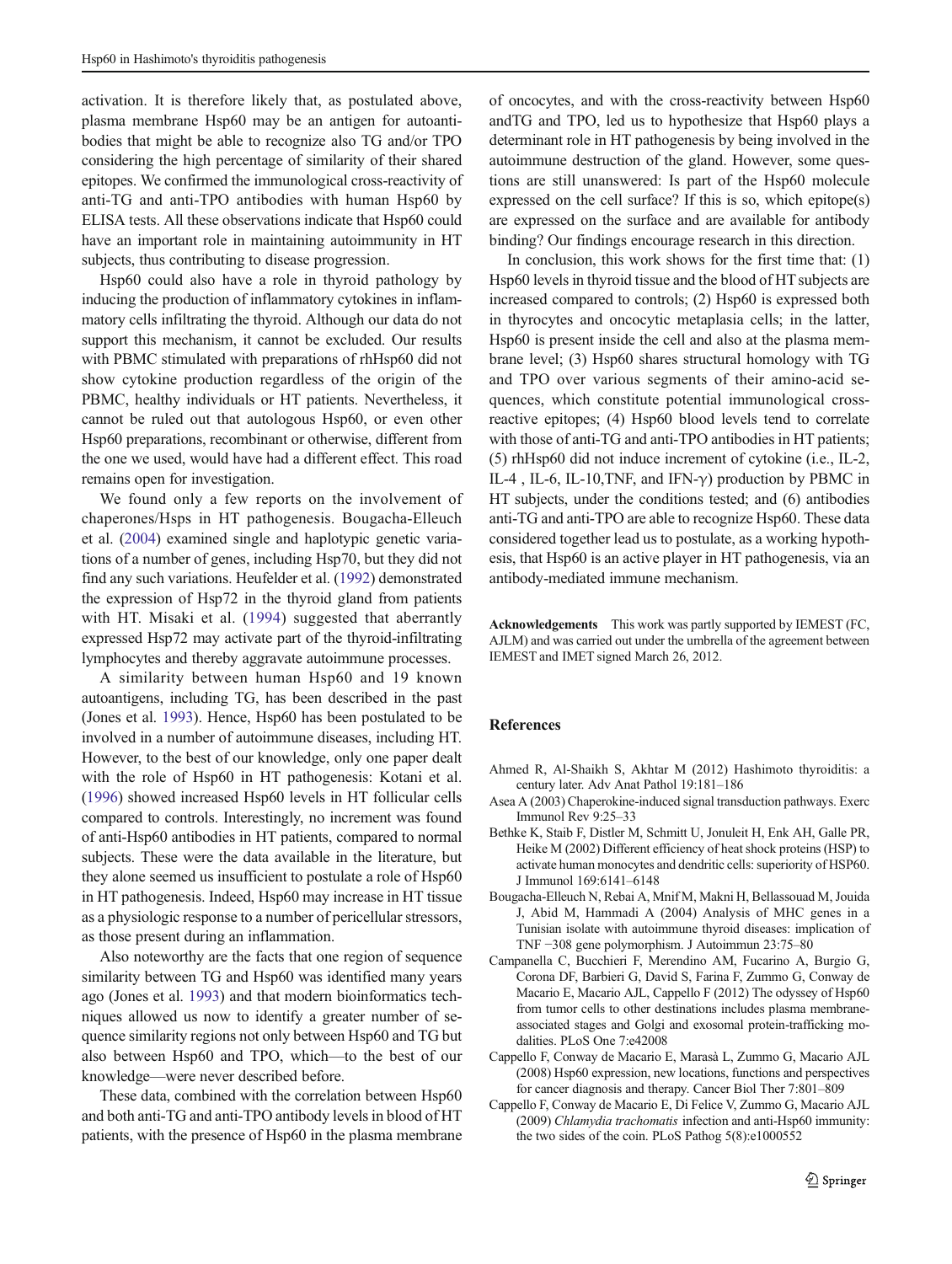- <span id="page-9-0"></span>Cappello F, Caramori G, Campanella C, Vicari C, Gnemmi I, Zanini A, Spanevello A, Capelli A, La Rocca G, Anzalone R, Bucchieri F, D'Anna SE, Ricciardolo FL, Brun P, Balbi B, Carone M, Zummo G, Conway de Macario E, Macario AJL, Di Stefano A (2011) Convergent sets of data from in vivo and in vitro methods point to an active role of Hsp60 in chronic obstructive pulmonary disease pathogenesis. PLoS One 6:e28200
- Cechetto JD, Soltys BJ, Gupta RS (2000) Localization of mitochondrial 60-kD heat shock chaperonin protein (Hsp60) in pituitary growth hormone secretory granules and pancreatic zymogen granules. J Histochem Cytochem 48:45–56
- Collins DP, Luebering BJ, Shaut DM (1998) T-lymphocyte functionality assessed by analysis of cytokine receptor expression, intracellular cytokine expression, and femtomolar detection of cytokine secretion by quantitative flow cytometry. Cytometry 33:249–255
- Frankild S, de Boer RJ, Lund O, Nielsen M, Kesmir C (2008) Amino acid similarity accounts for T cell cross-reactivity and for "holes" in the T cell repertoire. PLoS One 3:e1831
- Gazali A (2012) Conference scene: taking the heat out of chaperokine function. Immunotherapy 4:773–775
- Gupta S, Knowlton AA (2007) HSP60 trafficking in adult cardiac myocytes: role of the exosomal pathway. Am J Physiol Heart Circ Physiol 292:H3052–H3056
- Hansen JJ, Dürr A, Cournu-Rebeix I, Georgopoulos C, Ang D, Nielsen MN, Davoine CS, Brice A, Fontaine B, Gregersen N, Bross P (2002) Hereditary spastic paraplegia SPG13 is associated with a mutation in the gene encoding the mitochondrial chaperonin Hsp60. Am J Hum Genet 70:1328–1332
- Hartl FU (1991) Heat shock proteins in protein folding and membrane translocation. Semin Immunol 3:5–16
- Henderson B, Pockley AG (2010) Molecular chaperones and proteinfolding catalysts as intercellular signaling regulators in immunity and inflammation. J Leukoc Biol 88:445–462
- Heufelder AE, Goellner JR, Wenzel BE, Bahn RS (1992) Immunohistochemical detection and localization of a72-kilodalton heat shock protein in autoimmune thyroid disease. J Clin Endocrinol Metab 74:724–731
- Jones DB, Coulson AF, Duff GW (1993) Sequence homologies between Hsp60 and autoantigens. Immunol Today 14:115–118
- Jorgensen JL, Reay PA, Ehrich EW, Davis MM (1992) Molecular components of T-cell recognition. Annu Rev Immunol 10:835–873
- Kotani T, Aratake Y, Hirai K, Hirai I, Ohtaki S (1996) High expression of heat shock protein 60 in follicular cells of Hashimoto's thyroiditis. Autoimmunity 25:1–8
- Kotlarz A, Tukaj S, Krzewski K, Brycka E, Lipinska B (2013) Human Hsp40 proteins, DNAJA1 and DNAJA2, as potential targets of the immune response triggered by bacterial DnaJ in rheumatoid arthritis. Cell Stress Chaperones. doi[:10.1007/s12192-013-0407-1](http://dx.doi.org/10.1007/s12192-013-0407-1)
- Lorini R, Gastaldi R, Traggiai C, Perucchin PP (2003) Hashimoto's thyroiditis. Pediatr Endocrinol Rev Suppl 2:205–211
- Macario AJL, Conway de Macario E, Cappello F (2013) The chaperonopathies. Diseases with defective molecular chaperones. Springer, London–New York. [http://www.springer.com/biomed/](http://www.springer.com/biomed/book/978-94-007-4666-4) [book/978-94-007-4666-4](http://www.springer.com/biomed/book/978-94-007-4666-4)
- Marino Gammazza A, Bucchieri F, Grimaldi LM, Benigno A, Conway de Macario E, Macario AJL, Zummo G, Cappello F (2012) The molecular anatomy of human Hsp60 and its similarity with that of bacterial orthologs and acetylcholine receptor reveal a potential pathogenetic role of anti-chaperonin immunity in myasthenia gravis. Cell Mol Neurobiol 32:943–947
- Merendino AM, Bucchieri F, Campanella C, Marcianò V, Ribbene A, David S, Zummo G, Burgio G, Corona DF, Conway de Macario E, Macario AJL, Cappello F (2010) Hsp60 is actively secreted by human tumor cells. PLoS One 5:e9247
- Misaki T, Takeuchi R, Miyamoto S, Hirano A, Kasagi K, Konishi J (1994) Induction in vitro of 72-kD heat shock protein in a

continuous culture of rat thyroid cells, FRTL5. Clin Exp Immunol 98:234–239

- Osterloh A, Kalinke U, Weiss S, Fleischer B, Breloer M (2007) Synergistic and differential modulation of immune responses by Hsp60 and lipopolysaccharide. J Biol Chem 282:4669– 4680
- Pace A, Barone G, Lauria A, Martorana A, Piccionello AP, Pierro P, Terenzi A, Almerico AM, Buscemi S, Campanella C, Angileri F, Carini F, Zummo G, Conway de Macario E, Cappello F, Macario AJL (2013) Hsp60, a novel target for antitumor therapy: structure– function features and prospective drugs design. Curr Pharm Des 19: 2757–2764
- Pockley AG, Bulmer J, Hanks BM, Wright BH (1999) Identification of human heat shock protein 60 (Hsp60) and anti-Hsp60 antibodies in the peripheral circulation of normal individuals. Cell Stress Chaperones 4:29–35
- Pockley AG, Muthana M, Calderwood SK (2008) The dual immunoregulatory roles of stress proteins. Trends Biochem Sci 33:71–79
- Rappa F, Farina F, Zummo G, David S, Campanella C, Carini F, Tomasello G, Damiani P, Cappello F, Conway de Macario E, Macario AJL (2012) HSP-molecular chaperones in cancer biogenesis and tumor therapy: an overview. Anticancer Res 32: 5139–5150
- Rea IM, McNerlan S, Pockley AG (2001) Serum heat shock protein and anti-heat shock protein antibody levels in aging. Exp Gerontol 36: 341–352
- Rizzo M, Cappello F, Marfil R, Nibali L, Marino Gammazza A, Rappa F, Bonaventura G, Galindo-Moreno P, O'Valle F, Zummo G, Conway de Macario E, Macario AJL, Mesa F (2012) Heat-shock protein 60 kDa and atherogenic dyslipidemia in patients with untreated mild periodontitis: a pilot study. Cell Stress Chaperones 17:399–407
- Rodolico V, Tomasello G, Zerilli M, Martorana A, Pitruzzella A, Gammazza AM, David S, Zummo G, Damiani P, Accomando S, Conway de Macario E, Macario AJL, Cappello F (2010) Hsp60 and Hsp10 increase in colon mucosa of Crohn's disease and ulcerative colitis. Cell Stress Chaperones 15:877–884
- Serradifalco C, Catanese P, Rizzuto L, Cappello F, Puleio R, Barresi V, Nunnari CM, Zummo G, Di Felice V (2011) Embryonic and foetal Islet-1 positive cells in human hearts are also positive to c-Kit. Eur J Histochem 55:e41
- Singh H, Ansari HR, Raghava GP (2013) Improved method for linear Bcell epitope prediction using antigen's primary sequence. PLoS One 8(5):e62216
- Tomasello G, Rodolico V, Zerilli M, Martorana A, Bucchieri F, Pitruzzella A, Marino Gammazza A, David S, Rappa F, Zummo G, Damiani P, Accomando S, Rizzo M, Conway de Macario E, Macario AJL, Cappello F (2011a) Changes in immunohistochemical levels and subcellular localization after therapy and correlation and colocalization with CD68 suggest a pathogenetic role of Hsp60 in ulcerative colitis. Appl Immunohistochem Mol Morphol 19:552– 561
- Tomasello G, Sciumé C, Rappa F, Rodolico V, Zerilli M, Martorana A, Cicero G, De Luca R, Damiani P, Accardo FM, Romeo M, Farina F, Bonaventura G, Modica G, Zummo G, Conway de Macario E, Macario AJL, Cappello F (2011b) Hsp10, Hsp70, and Hsp90 immunohistochemical levels change in ulcerative colitis after therapy. Eur J Histochem 55:e38
- Tulecke MA, Wang HH (2004) ThinPrep for cytologic evaluation of follicular thyroid lesions: correlation with histologic findings. Diagn Cytopathol 30:7–13
- Vanderpump MP, Tunbridge WM (2002) Epidemiology and prevention of clinical and subclinical hypothyroidism. Thyroid 12:839– 847
- Xie J, Zhu H, Guo L, Ruan Y, Wang L, Sun L, Zhou L, Wu W, Yun X, Shen A, Gu J (2010) Lectin-like oxidized low-density lipoprotein